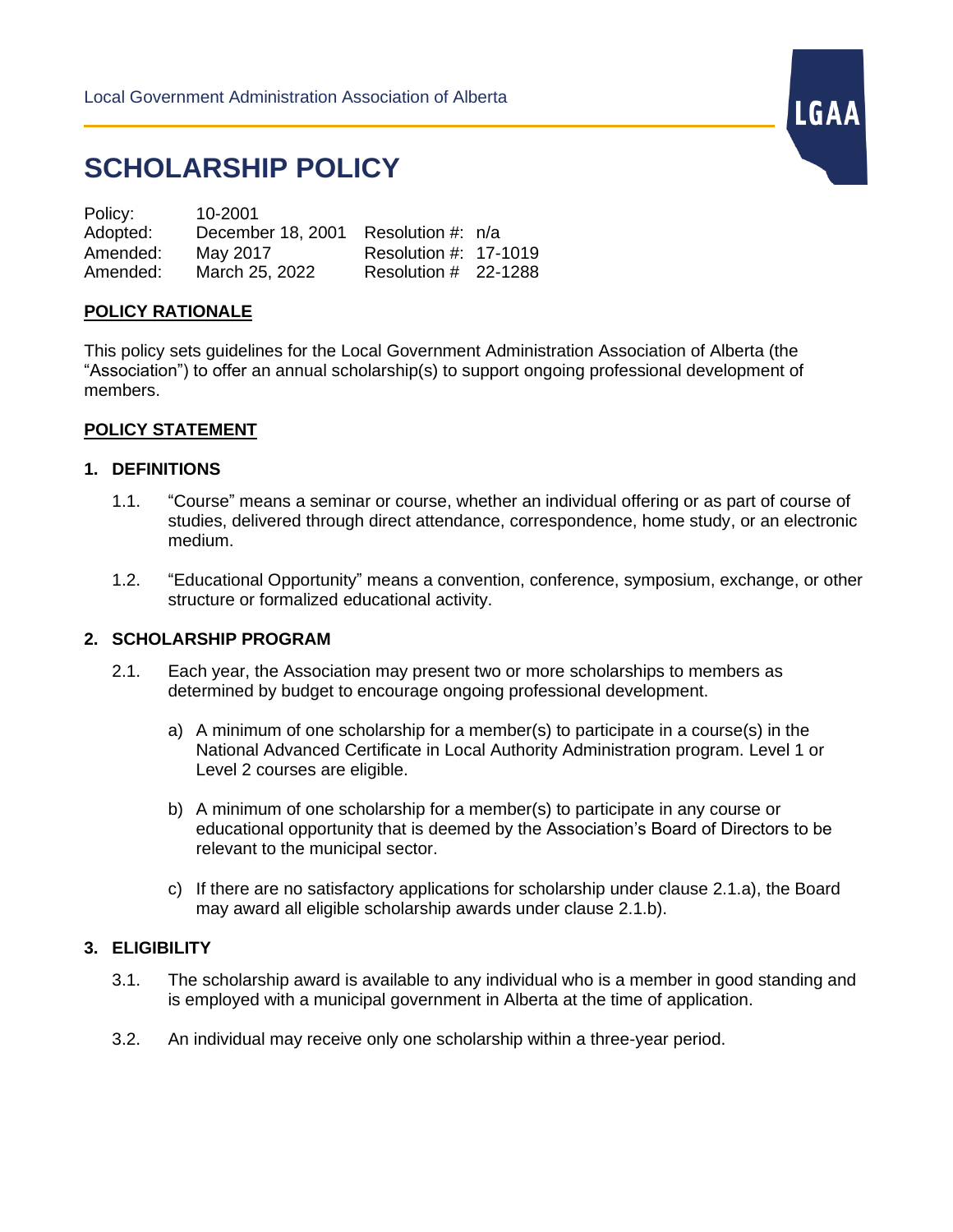# **4. CRITERIA FOR SELECTION**

- 4.1. Courses or education opportunities proposed to be undertaken by the applicant shall be directly related or applicable to municipal government administration in Alberta and shall be rated on:
	- a) quality of the program,
	- b) applicability to the municipal government sector,
	- c) value for dollar spent, and
	- d) reputation of the institution or entity offering the course or educational opportunity.
- 4.2. Financial need is not necessarily a factor in selection, but preference may be given if the scholarship award enables a candidate to partake in a course or educational opportunity in which they might otherwise not be able to participate.
- 4.3. Candidates must demonstrate a commitment to a career in municipal government administration in Alberta through stated career goals, past contributions to municipal government, and by way of personal investment in the proposed course or educational opportunity.

## **5. APPLICATION**

- 5.1. Applications must be submitted to the Executive Director by April 30 each year.
- 5.2. Applications must be received by the Executive Director prior to the commencement date of the course or educational opportunity.
- 5.3. The application must contain:
	- a) Details of the course(s) or educational and professional development,
	- b) A statement of the applicant's career and professional development goals and how the proposed course or educational opportunity helps to fulfill those goals,
	- c) Cost of the course or educational opportunity and contributions that will be received from the applicant, the applicant's employer, or from other sources, and
	- d) A brief summary of the applicant's past and present positions.

## **6. SELECTION**

- 6.1. The Scholarship Review Committee shall review the applications and present a report to the Board of Directors with a recommendation on which applicants should receive a scholarship.
- 6.2. The Board will consider the recommendation of the Scholarship Review Committee and the applications of the other candidates and will select a recipient for each scholarship. The decision of the Board on the awards is final and is not open for appeal.
- 6.3. The Association shall announce the names of the recipients of the scholarships at the annual general meeting or annual conference.
- 6.4. Where no applications for the award are received or where none of the applications received meet the award criteria, the scholarship(s) may be awarded later in the year or shall be held over to the following year.